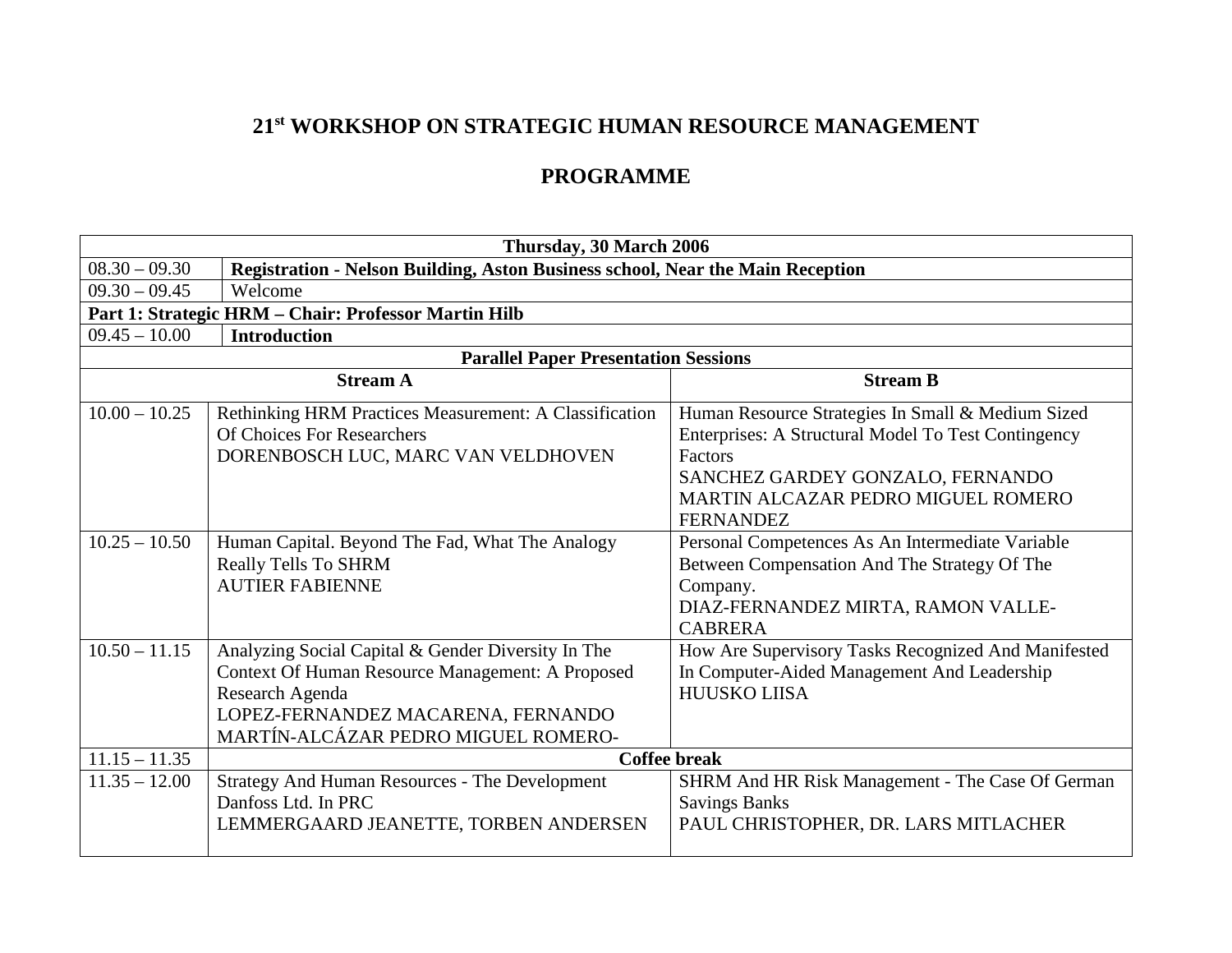| $12.00 - 12.25$ | Studies Into The Strategic Response Of HR Professionals    | Implementing HRM: A First Line Management Challenge            |
|-----------------|------------------------------------------------------------|----------------------------------------------------------------|
|                 | To The Aging Workforce                                     | NEHLES ANNA, MAARTEN VAN RIEMSDIJK, IRENE                      |
|                 | TEMPLER ANDREW, MARJORIE ARMSTRONG-                        | KOK, JAN KEES LOOISE                                           |
|                 | <b>STASSEN</b>                                             |                                                                |
| $12.25 - 12.50$ | A Customer Profiling And Recommendation Approach To        | A Study Of Cultural Influences On Employee Involvement         |
|                 | Define Employees' Rewards                                  | In Chinese Enterprises                                         |
|                 | PALMISANO COSIMO, VALERIA BAVARO,                          | VELO VERONICA, PING LIU, AIMEE BARTER AND                      |
|                 | A.CLAUDIO GARAVELLI, MICHELE                               | <b>VERONICA VELO</b>                                           |
|                 | <b>GORGOGLIONE</b>                                         |                                                                |
| $12.50 - 13.45$ |                                                            | Lunch                                                          |
|                 | Part 2: HRM and Performance - Chair: Professor Dan Ondrack |                                                                |
| $13.45 - 14.00$ | <b>Introduction</b>                                        |                                                                |
| $14.00 - 14.25$ | Explaining HRM Effectiveness: Fitting The Fits?            | The Influence Of Mindset And Behaviour On Firm's               |
|                 | BOON CORINE, DR. PAUL BOSELIE PROF. DR.                    | Performance: An Empirical Demonstration                        |
|                 | DEANNE DEN HARTOG PROF. DR. JAAP PAAUWE                    | BRESCIANI STEFANO, DAVIDE SOLA                                 |
| $14.25 - 14.50$ | Saving Faith? The Merit Of Subjective Firm Performance     | HRM And Firm's Performance After A Merger: A                   |
|                 | Measures – A Methodological Contribution To The HRM-       | <b>Longitudinal Study</b>                                      |
|                 | Firm Performance Debate.                                   | MIETTINEN ASKO, MIRUNA RUSU AND ANITA                          |
|                 | REICHEL ASTRID, WOLFGANG MAYRHOFER                         | <b>VARJONEN</b>                                                |
|                 |                                                            |                                                                |
| $14.50 - 15.15$ | Pay Satisfaction And Early Retirement Thoughts Among       | Feedback Seeking Behavior In Organizations: A Study            |
|                 | <b>Public Hospital Nurses</b><br>VON BONSDORFF MONIKA      | Towards The Antecedents And Impact On Employee<br>Performance. |
|                 |                                                            | DE STOBBELEIR KATLEEN, DIRK BUYENS                             |
| $15.15 - 15.35$ |                                                            | <b>Coffee break</b>                                            |
| $15.50 - 16.15$ | Conceptualising The Value Of Human Capital In Three        | Linking Performance Management Practices, Service              |
|                 | Organisations: Using Causal Mapping Techniques To          | Climate, And, Customer Perceptions Of Service Quality.         |
|                 | <b>Investigate The Construct</b>                           | SHARMA, TANUJA                                                 |
|                 | SPARROW PAUL, RAM RAGHAVAN AND JOHN                        |                                                                |
|                 | <b>MURPHY</b>                                              |                                                                |
| $16.15 - 16.40$ | HR Practices As Antecedents Of A Firm's Social Network     | Individual Performance Management In Higher Education          |
|                 | And Knowledge Transfer: Conceptual And                     | Institutions                                                   |
|                 | Methodological Issues                                      | DECRAMER ADELIEN, ALEX VANDERSTRAETEN,                         |
|                 | KASE ROBERT, NADA ZUPAN                                    | <b>JOHAN CHRISTIAENS</b>                                       |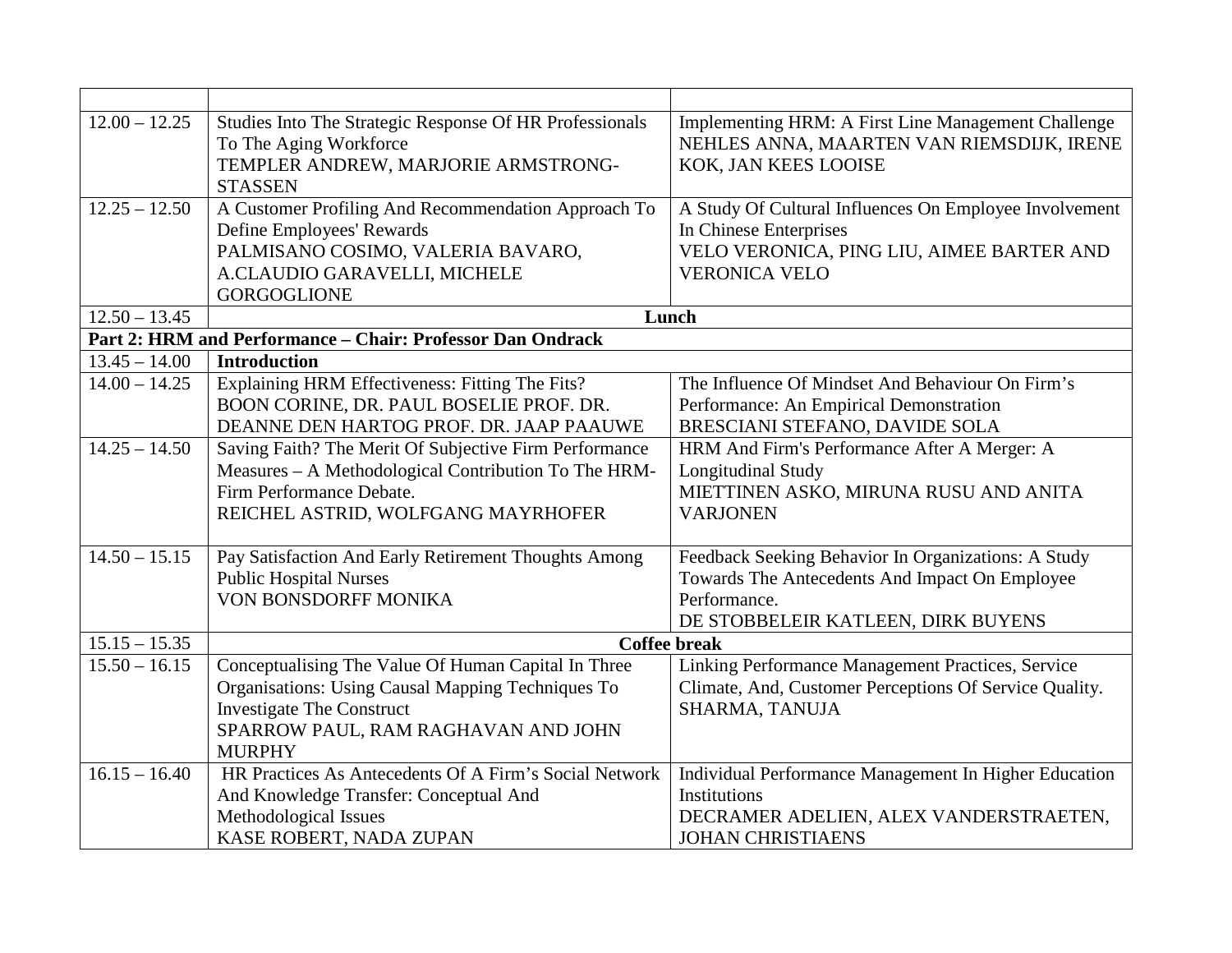| $16.40 - 17.05$ | Looking For The Holy Grail? Tracking Developments               | Reward Policies In Strategic Entrepreneurship Context |
|-----------------|-----------------------------------------------------------------|-------------------------------------------------------|
|                 | Over Time In Human Resource Management – Some                   | MAJOWSKA MAGDALENA, BRATNICKI,                        |
|                 | Theoretical And Methodological Issues.                          | <b>STRUZYNA</b>                                       |
|                 | REICHEL ASTRID, WOLFGANG MAYRHOFER                              |                                                       |
|                 |                                                                 |                                                       |
| $17.05 - 17.30$ | The Professionalization Of The HR Function In Chinese           | Are The Reforms Of Public Administration Changing     |
|                 | Enterprises                                                     | HRM?                                                  |
|                 | <b>ZHANG XUEYAN</b>                                             | <b>KOHONT ANDREJ</b>                                  |
| 19.00           | <b>Workshop Dinner - Banqueting Suite, Birmingham City Hall</b> |                                                       |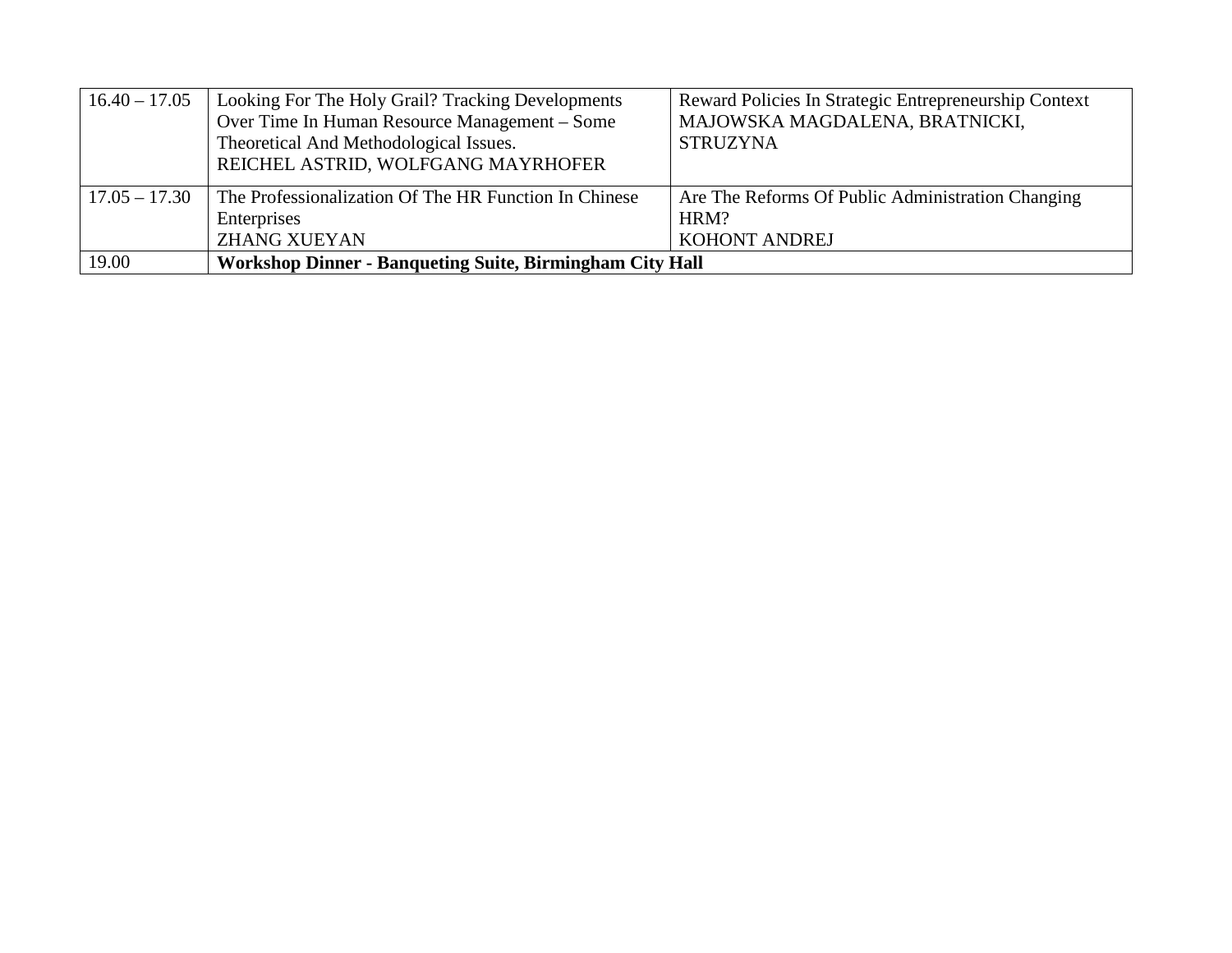| Friday, 31 March 2006                                       |                                                                                                                                                                                                                            |                                                                                                                                                                                                       |
|-------------------------------------------------------------|----------------------------------------------------------------------------------------------------------------------------------------------------------------------------------------------------------------------------|-------------------------------------------------------------------------------------------------------------------------------------------------------------------------------------------------------|
| Part 3: International HRM - Chair: Professor Chris Brewster |                                                                                                                                                                                                                            |                                                                                                                                                                                                       |
| $08.30 - 08.45$                                             | <b>Introduction</b>                                                                                                                                                                                                        |                                                                                                                                                                                                       |
| $08.45 - 09.10$                                             | A Lot To Do, But Little To Say? - A Cross-National<br>Comparison Of Gender And Power In The Personnel<br>Function<br>BRANDL JULIA, FLORENTINE MAIER,<br><b>WOLFGANG MAYRHOFER</b>                                          | Searching For Integration! Examining The Origins And<br>Outputs Of Owner SHRM Before, During And After M&A<br><b>EDGER CHRIS</b>                                                                      |
| $09.10 - 09.35$                                             | Towards The Effectiveness Of Intercultural Trainings:<br>Some Modest Propositions For Improvement<br>HERZFELDT REGINA H, FELIX C. BRODBECK                                                                                 | JOB SATISFACTION AMONG SPANISH<br>REPATRIATED MANAGERS<br>SÁNCHEZ VIDAL MARIA EUGENIA, SANZ VALLE,<br>RAQUEL BARBA ARAGÓN, Mª ISABEL                                                                  |
| $09.35 - 10.00$                                             | An International Study Of Dysfunctional Email Usage<br><b>Attitudes Among Managers</b><br><b>SEGALLA MICHAEL +</b><br>Tacit Knowledge In A Cultural Context<br>SEGALLA MICHAEL, PIOTR PLOSZAJSKI, ALFONS<br><b>SAUQUET</b> | A Comparative Audit Of Performance Management System<br>Of Selected Banks In India And Its Contribution In<br>Delivering Quality Service To Its Internal And External<br>Customers.<br>SHARMA, TANUJA |
| $\overline{10.00 - 10.20}$                                  | <b>Coffee break</b>                                                                                                                                                                                                        |                                                                                                                                                                                                       |
| $10.20 - 10.55$                                             | Ethical Beliefs And HRM In Oman<br>PARKES CAROLE, PAWAN BUDHWAR ABDUL<br><b>BASIT AL HAMADI</b>                                                                                                                            | <b>Adjustment-Cost Theory Of Global Assignments</b><br>ZIKIC JELENA, PROF. MILORAD NOVICEVIC                                                                                                          |
| $10.55 - 11.20$                                             | National Cultures And Preferred Leadership Behaviors:<br>A Study Of Management Consulting Firms<br><b>VAIMAN VLAD</b>                                                                                                      | Dynamic Strategic Human Resources For Spanish Firms In<br>China: Theorizing From Preliminary Findings<br>ZHANG YINGYING, SIMON DOLAN, TONY<br><b>LINGHAM</b>                                          |
| $11.20 - 11.55$                                             | How (Dis)Similar Are Self-Managed Teams? - Two<br>Portuguese Industrial Case-Studies<br>PROENÇA TERESA                                                                                                                     | Perceived Development Opportunities Of Ageing Finnish<br><b>Nurses</b><br><b>SALMINEN HANNA</b>                                                                                                       |
| $11.55 - 12.55$                                             |                                                                                                                                                                                                                            | Lunch                                                                                                                                                                                                 |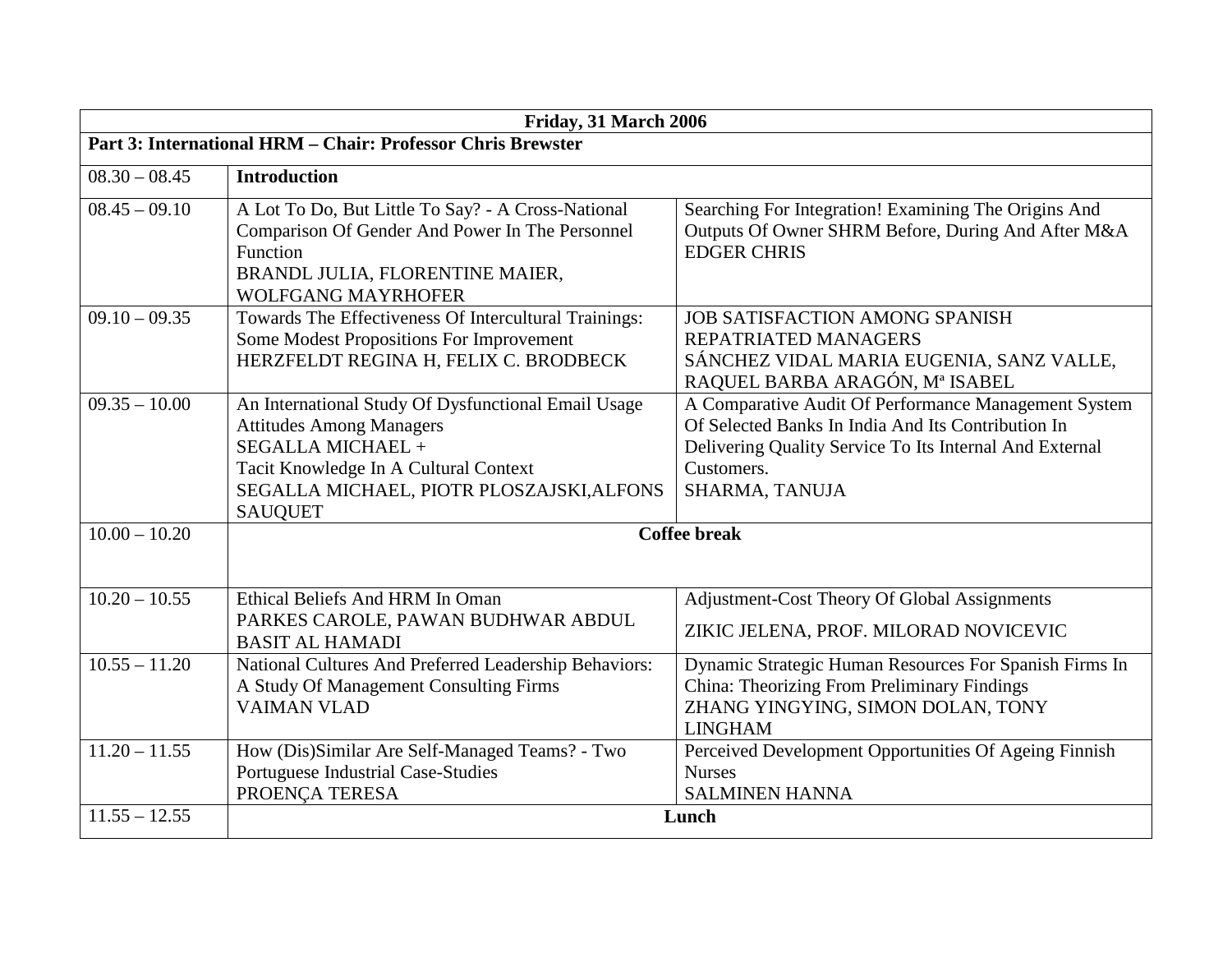| $12.55 - 13.20$ | Human Resources Development Management: An                                  | The Influence Of National Social Issues On Human           |
|-----------------|-----------------------------------------------------------------------------|------------------------------------------------------------|
|                 | Approach To The Emotional Management In The                                 | <b>Resource Policies</b>                                   |
|                 | Organizations                                                               | <b>LEMMERGAARD JEANETTE</b>                                |
|                 | <b>HENRIQUES PAULO</b>                                                      |                                                            |
| $13.20 - 13.45$ | "Recruitment Of Expatriate Development Workers: An                          | Characteristics Of Expatriation Process In Multinational   |
|                 | Empirical Investigation Of Current Practice In UK-Based                     | Firms. The Specific Case Of Mexico Firms                   |
|                 | NGOs"                                                                       | ARIZKUREN-ELETA AMAIA, Mª LOURDES                          |
|                 | <b>CUSITER MARK</b>                                                         | <b>FRANCKE-RAMM</b>                                        |
| $13.45 - 14.10$ | Islamic Justice: Implications For HRM Practices And                         | Corporate Governance And Labor Management: A Cross-        |
|                 | <b>Work Behavior</b>                                                        | National Study Of Firm Governance And Employment           |
|                 | BENSON PHILIP, KHADIJA AL ARKOUBI                                           | Contracts                                                  |
|                 |                                                                             | GARCÍA-CASTRO ROBERTO, MIGUEL A. ARINO                     |
|                 |                                                                             | MIGUEL A. RODRIGUEZ SILVIA AYUSO                           |
| $14.10 - 14.30$ | <b>Coffee break</b>                                                         |                                                            |
|                 | Part 4: Emerging Issues in Strategic HRM - Chair: Professor Michael Segalla |                                                            |
| $14.30 - 14.45$ | <b>Introduction</b>                                                         |                                                            |
| $14.45 - 15.10$ | HR Outsourcing And Boundary Design. The                                     | <b>Sustainability Issues In Human Resource Management:</b> |
|                 | Determinants Of HR Outsourcing Decisions                                    | Linkages, Theoretical Foundation And Outlines For An       |
|                 | GUBITTA PAOLO, MARTINA GIANECCHINI,                                         | <b>Emerging Field</b>                                      |
|                 | <b>GIOVANNI COSTA</b>                                                       | <b>EHNERT INA</b>                                          |
| $15.10 - 15.35$ | A Decision Model For Outsourcing Of Training                                | A Simple Theory Of Layoffs And Top Executive Pay           |
|                 | Functions: Distinguishing Among Generic And Firm- Or                        | LOVEIRA-PAZÓ ROSA, MARCO CELENTANI                         |
|                 | Job- Specific Training Content                                              |                                                            |
|                 | <b>GALANAKI ELEANNA AND NANCY</b>                                           |                                                            |
|                 | <b>PAPALEXANDRIS</b>                                                        |                                                            |
| $15.35 - 16.00$ | Running Head: When Promoting Positive Feelings Pays:                        | Pioneers On The HR Ground                                  |
|                 | Aggregate Job Satisfaction, Work Design Features And                        |                                                            |
|                 | Innovation In Manufacturing Organizations                                   | <b>KAROLINY ZSUZSA</b>                                     |
|                 | PARKES CAROLE, MICHAEL WEST, HELEN                                          |                                                            |
|                 | SHIPTON AND JEREMY DAWSON.                                                  |                                                            |
| $16.00 - 16.20$ |                                                                             | <b>Coffee break</b>                                        |
|                 |                                                                             |                                                            |
|                 |                                                                             |                                                            |